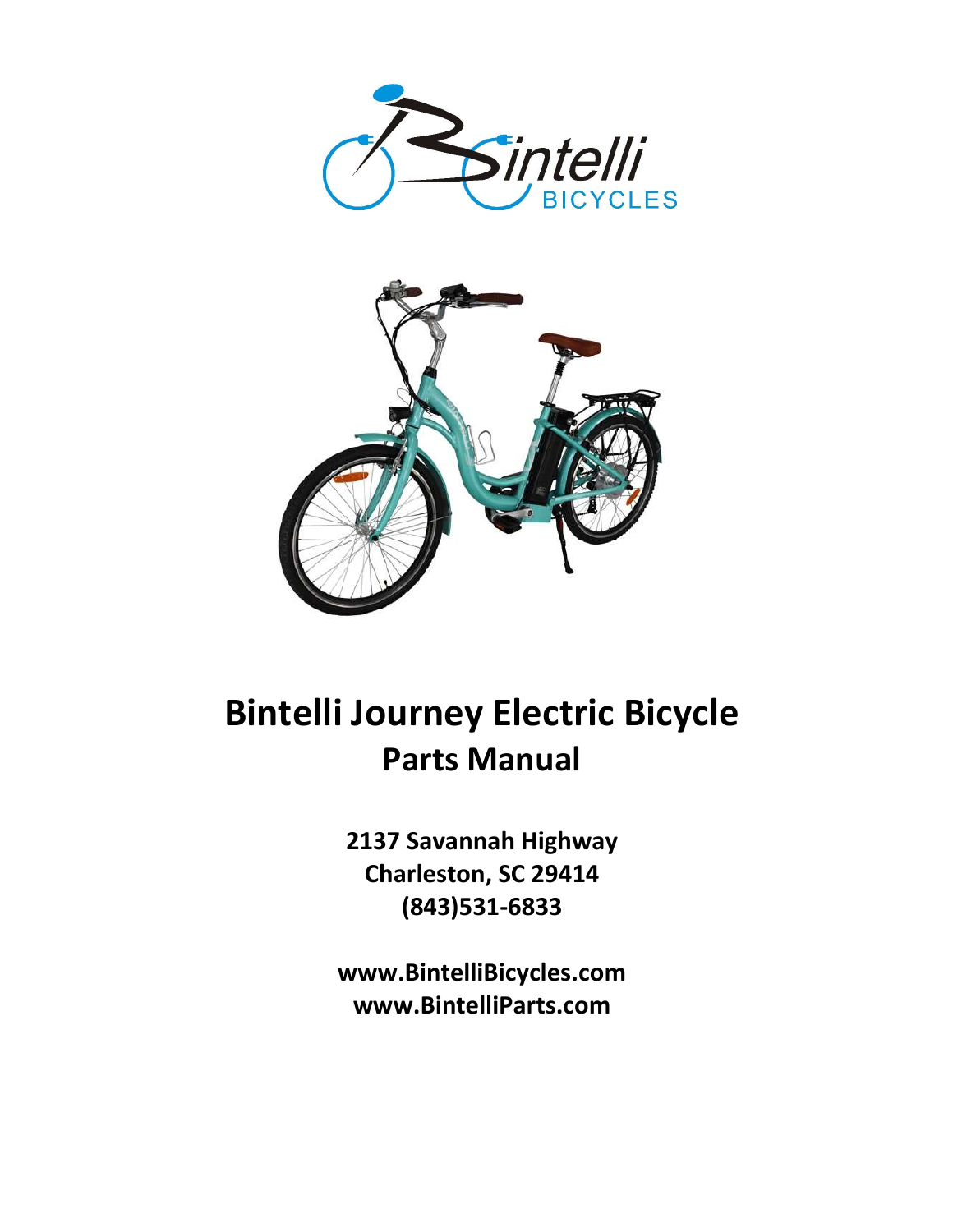

| <b>ITEM NO.</b> | <b>PART NAME</b>       | <b>PART NUMBER</b> | <b>UNIT</b> | QTY |
|-----------------|------------------------|--------------------|-------------|-----|
|                 | <b>FRAME</b>           | <b>BB-254</b>      | <b>PCS</b>  |     |
| 4               | <b>SIDE STAND</b>      | <b>BB-255</b>      | <b>PCS</b>  |     |
| 5               | <b>SADDLE</b>          | <b>BB-256</b>      | <b>PCS</b>  |     |
| 6               | <b>SEAT POST</b>       | <b>BB-257</b>      | <b>PCS</b>  |     |
|                 | <b>ISEAT POST CLAP</b> | <b>BB-258</b>      | <b>PCS</b>  |     |
| 8               | <b>CHAIN COVER</b>     | <b>BB-259</b>      | <b>PCS</b>  |     |
| 9               | <b>IREAR CARRIER</b>   | <b>BB-183</b>      | <b>PCS</b>  |     |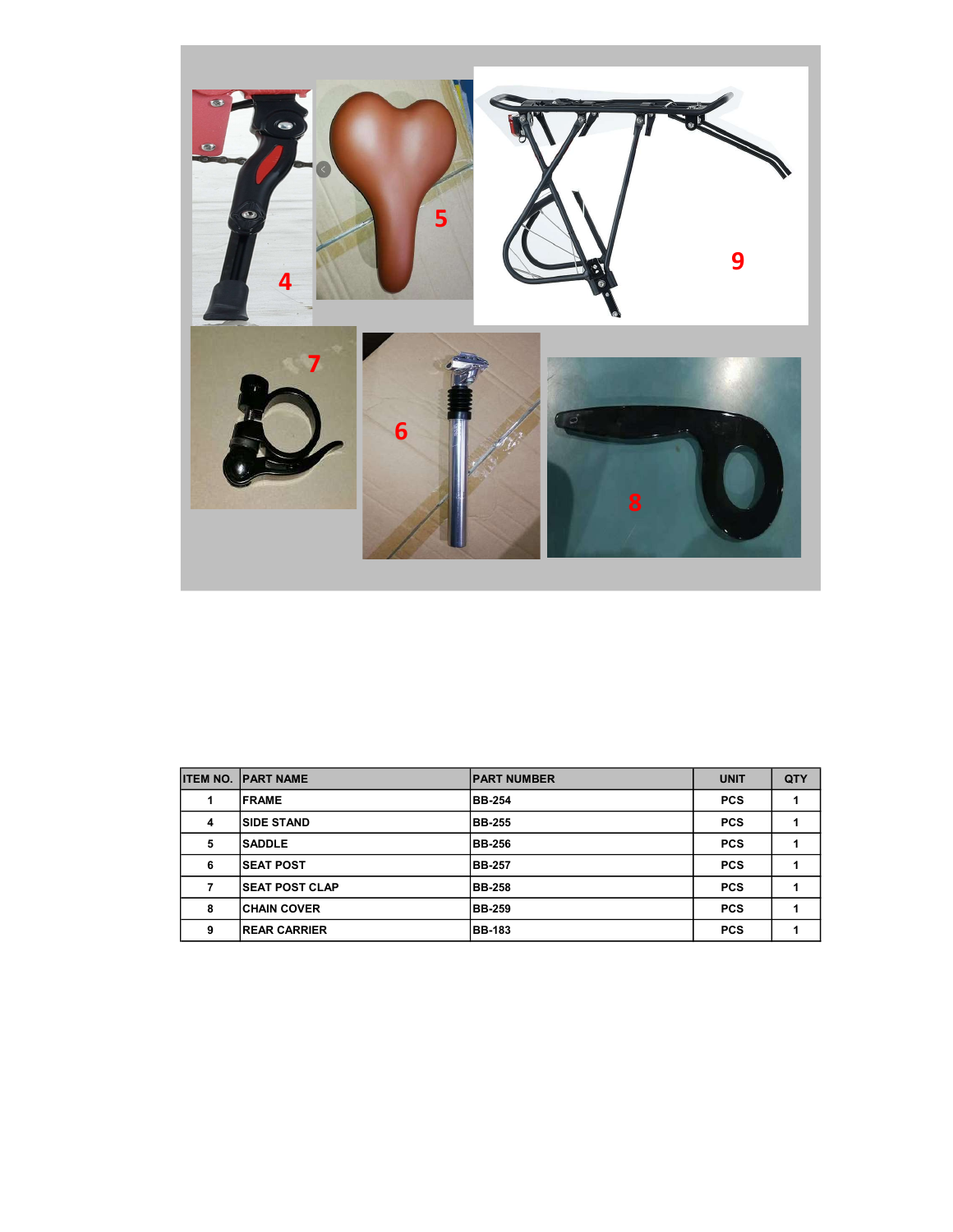

| <b>ITEM NO.</b> | <b>PART NAME</b>       | <b>IPART NUMBER</b> | <b>UNIT</b> | QTY          |
|-----------------|------------------------|---------------------|-------------|--------------|
| 10              | <b>B.B SET</b>         | <b>BB-261</b>       | <b>PCS</b>  | 1            |
| 11              | <b>CRANK SET</b>       | <b>BB-262</b>       | <b>SET</b>  | 1            |
| 13              | <b>IF SPOKE</b>        | <b>BB-263</b>       | <b>PCS</b>  | 36           |
| 14              | <b>R SPOKE</b>         | <b>BB-264</b>       | <b>PCS</b>  | 36           |
| 15              | <b>TIRE</b>            | <b>BB-265</b>       | <b>SET</b>  | $\mathbf{2}$ |
| 16              | <b>RIM TAPE</b>        | <b>BB-266</b>       | <b>SET</b>  | $\mathbf{2}$ |
| 17              | IF HUB                 | <b>BB-267</b>       | <b>PCS</b>  | 1            |
| 18              | <b>RIM</b>             | <b>BB-268</b>       | <b>PCS</b>  | $\mathbf{2}$ |
| 19              | <b>SPOKE REFLECTOR</b> | <b>BB-269</b>       | <b>PCS</b>  | $\mathbf{2}$ |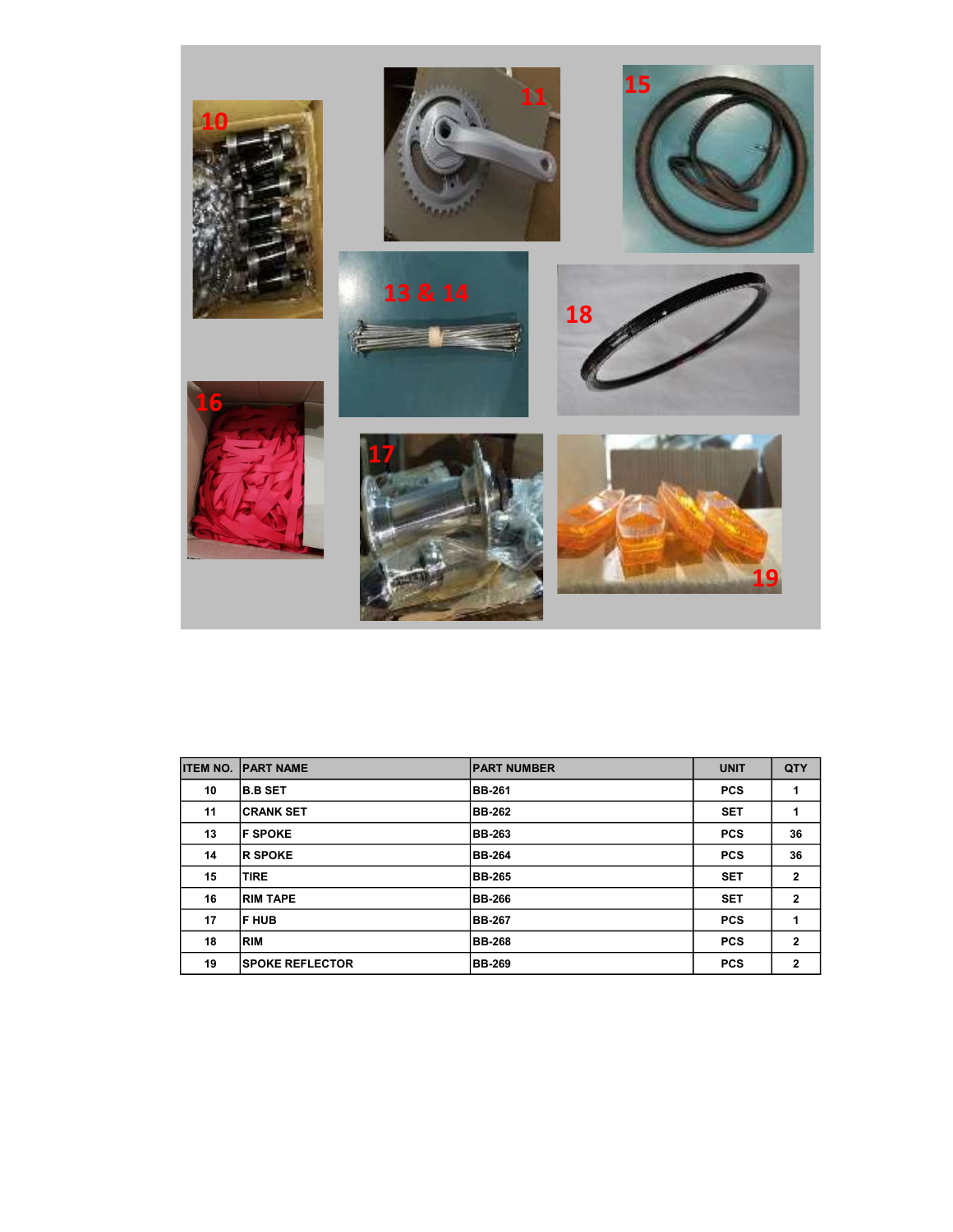

| <b>ITEM NO.</b> | <b>PART NAME</b>         | <b>PART NUMBER</b> | <b>UNIT</b> | QTY |
|-----------------|--------------------------|--------------------|-------------|-----|
| 20              | <b>MUDGUARDS</b>         | <b>BB-270</b>      | <b>SET</b>  | 1   |
| 22              | <b>F MUDGUARD HOLDER</b> | <b>BB-271</b>      | <b>PCS</b>  | 1   |
| 23              | <b>R MUDGUARD HOLDER</b> | <b>BB-272</b>      | <b>PCS</b>  | 1   |
| 24              | <b>FORK</b>              | <b>BB-273</b>      | <b>PCS</b>  | 1   |
| 26              | <b>HANDLEBAR</b>         | <b>BB-274</b>      | <b>PCS</b>  | 1   |
| 27              | <b>STEM</b>              | <b>BB-275</b>      | <b>PCS</b>  | 1   |
| 28              | <b>HEAD SET</b>          | <b>BB-276</b>      | <b>SET</b>  | 1   |
| 29              | <b>RING BELL</b>         | <b>BB-277</b>      | <b>PCS</b>  | 1   |
| 30              | <b>L GRIP</b>            | <b>BB-278</b>      | <b>PCS</b>  | 1   |
| 31              | <b>R</b> GRIP            | <b>BB-279</b>      | <b>PCS</b>  | 1   |
| 32              | <b>THUMB THROTTLE</b>    | <b>BB-280</b>      | <b>PCS</b>  | 1   |
| 33              | <b>SHIFTER</b>           | <b>BB-281</b>      | <b>PCS</b>  | 1   |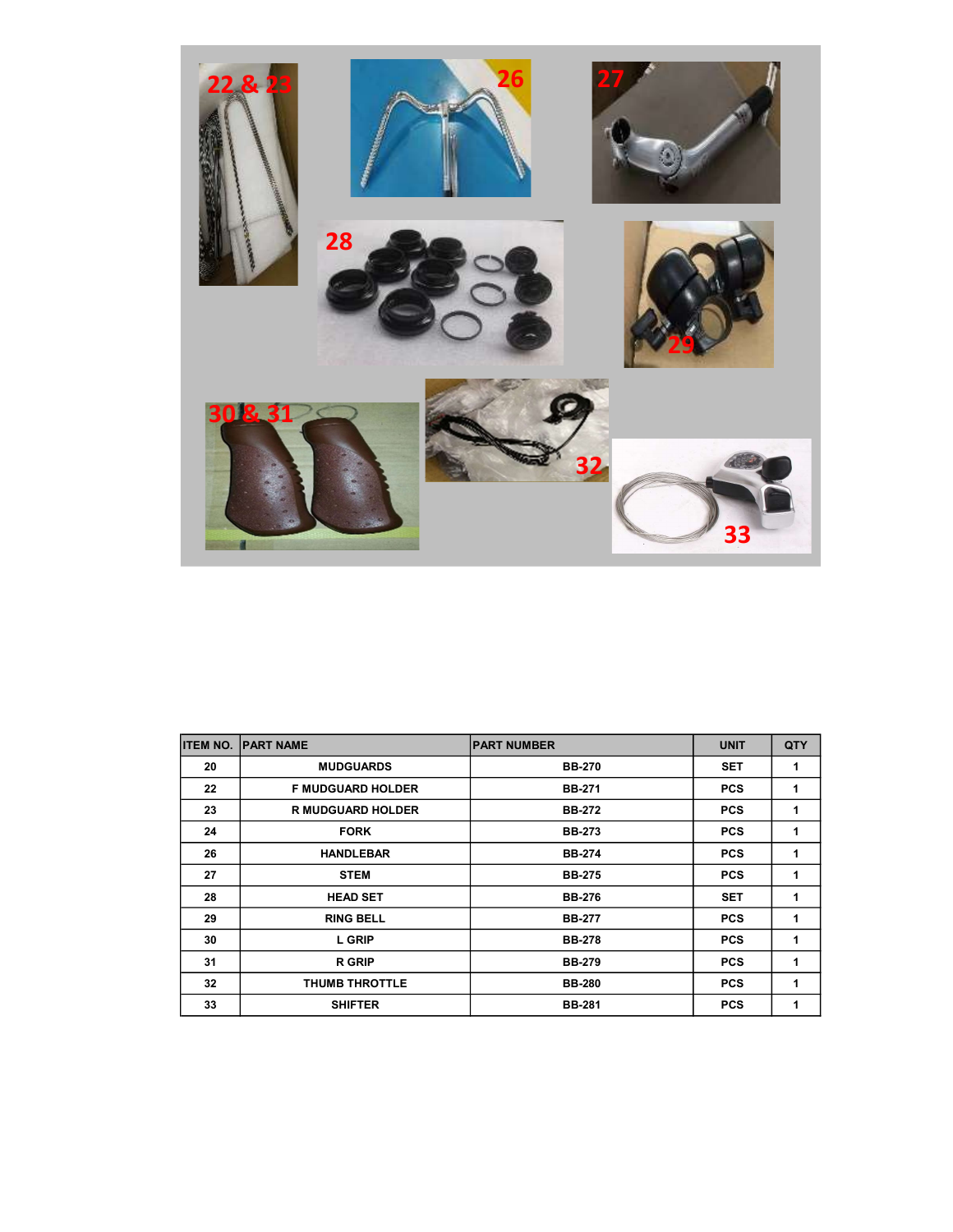

| <b>ITEM NO.</b> | <b>PART NAME</b>            | <b>PART NUMBER</b> | <b>UNIT</b> | QTY |
|-----------------|-----------------------------|--------------------|-------------|-----|
| 34              | <b>DERAILLEUR</b>           | <b>BB-282</b>      | <b>PCS</b>  | 1   |
| 35              | <b>FREEWHEEL</b>            | <b>BB-283</b>      | <b>PCS</b>  | 1   |
| 36              | <b>SHIFT CABLE</b>          | <b>BB-284</b>      | <b>PCS</b>  | 1   |
| 37              | <b>SHIFT CABLE</b>          | <b>BB-285</b>      | <b>PCS</b>  | 1   |
| 38              | <b>DERAILLEUR PROTECTOR</b> | <b>BB-286</b>      | <b>PCS</b>  | 1   |
| 39              | <b>CHAIN</b>                | <b>BB-287</b>      | <b>PCS</b>  | 1   |
| 40              | <b>PEDALS</b>               | <b>BB-288</b>      | <b>SET</b>  | 1   |
| 41              | <b>MOTOR</b>                | <b>BB-289</b>      | <b>PCS</b>  | 1   |
| 42              | <b>CONTROLLER</b>           | <b>BB-290</b>      | <b>PCS</b>  | 1   |
| 43              | <b>DISPLAY</b>              | <b>BB-291</b>      | <b>PCS</b>  | 1   |